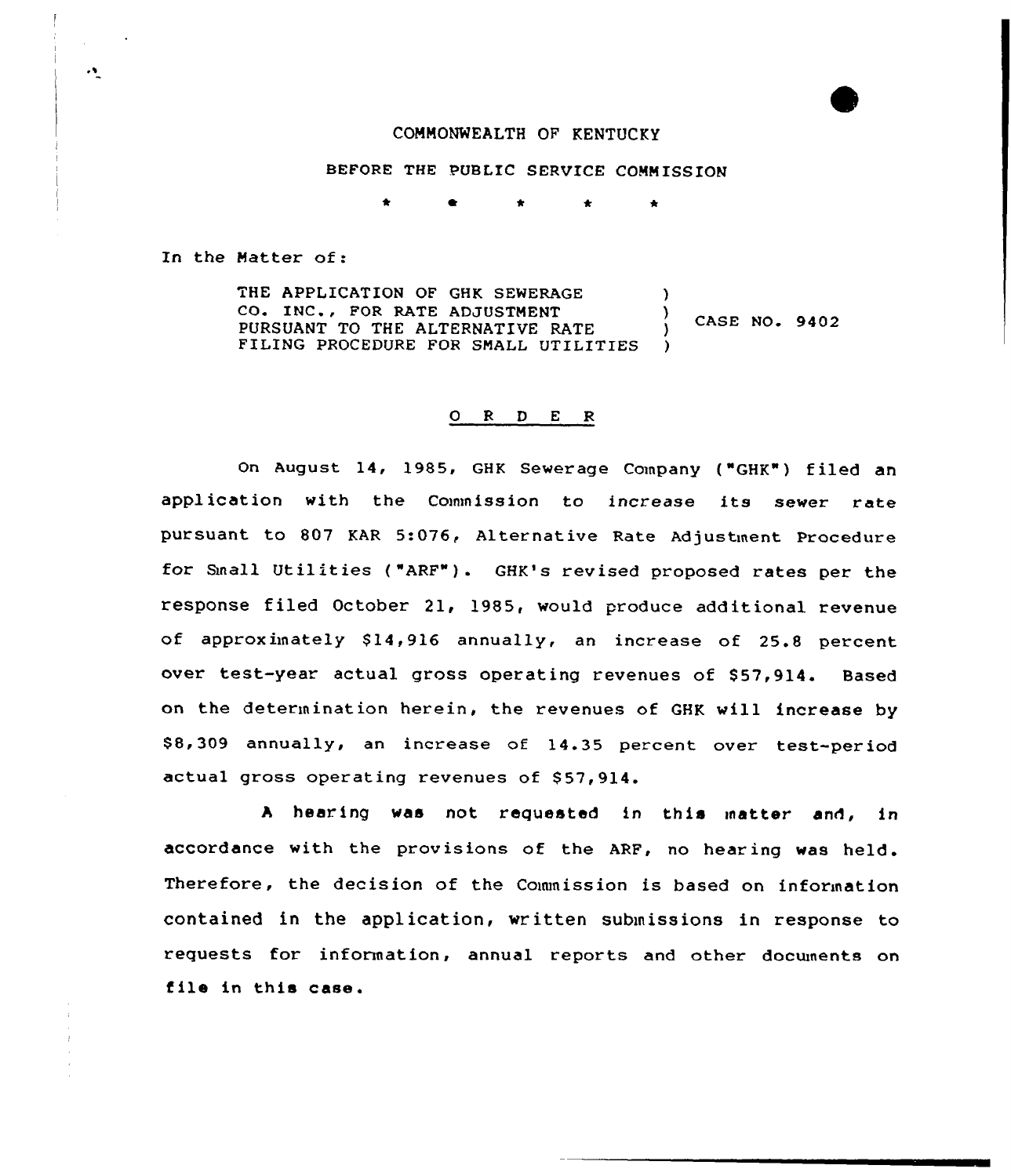### COMMENTARy

GHK is a privately-owned sewage treatment system organized and existing under the laws of the Commonwealth of Kentucky and serving approximately 435 customers in Jefferson County.

#### TEST PERIOD

The Commission has adopted the 12-month period ending December 31, 1984, as the test year for determining the reasonableness of the proposed rates. In utilizing the historical test year, the Commission has given full consideration to known and measurable changes found reasonable.

### REVENUES AND EXPENSES

GHK proposed several pro forma adjustments to revenues and expenses to reflect more current and anticipated operating conditions. The Commission is of the opinion that the proposed adjustments are generally proper and acceptable for rate-making purposes with the following modifications:

### Management Fee

GHK proposed an adjustment of  $$1,600$  to increase the test-year salary of \$2,000 for Mr. J. S. Henderson, Jr., manager of GHR. In cases involving like-sized sewer utilities with comparable organizational structures, the Commission has normally allowed owner/managers an annual fee of 91,800. Additional compensation above that level must be sufficiently documented and justified

In its information request of October 4, 1985, Item No. 2, the Commission requested GHK to provide any evidence as to why a manager's fee higher than \$1,800 should be allowed in this case.

 $-2-$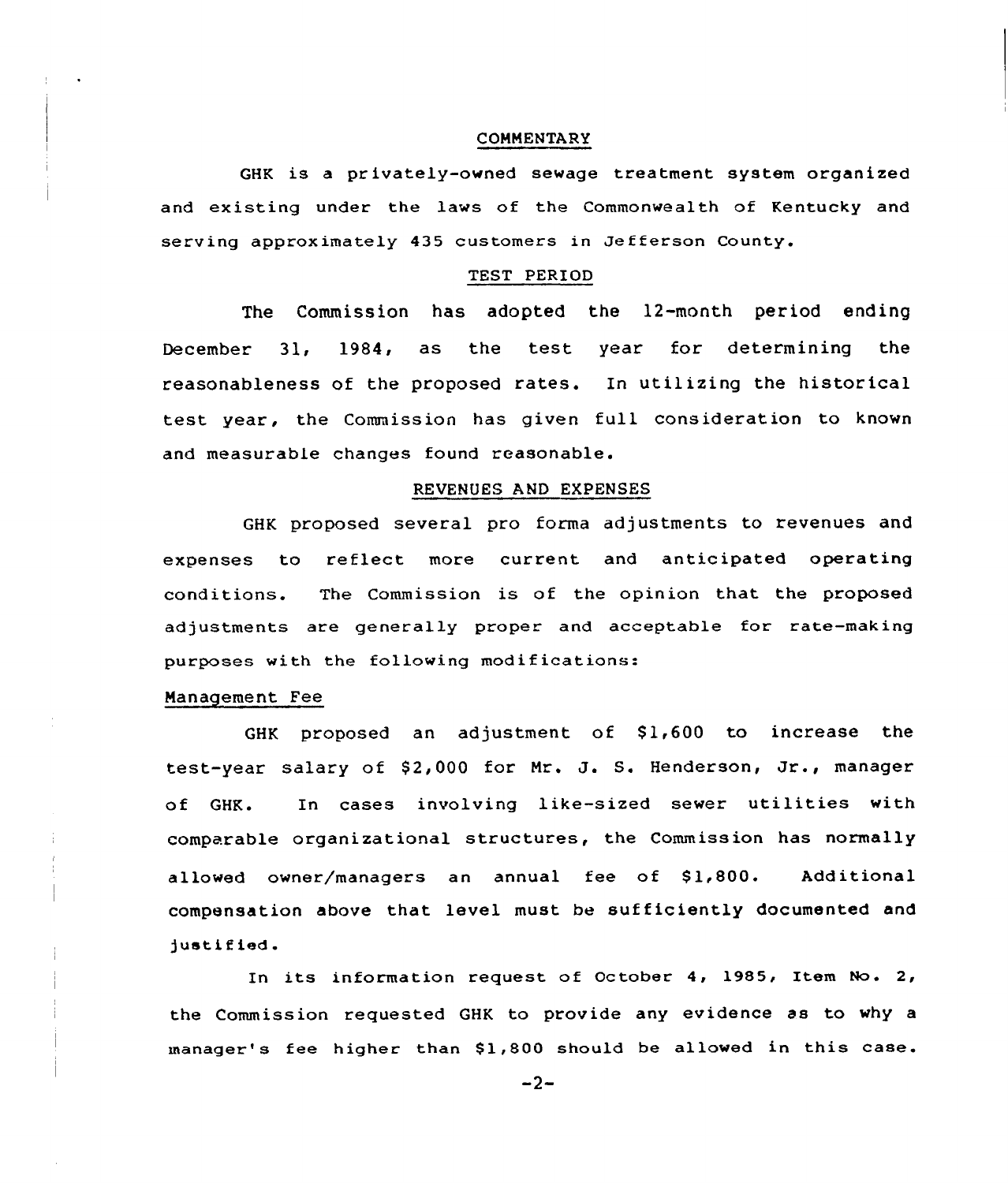Mr. Henderson responded by stating the request for an increase was not based upon an increase in hours worked or increased responsibility but because the present fee is not commensurate with the value of the work performed in the present salary market. Mr. Henderson also raised the fact that the owner-manager should be compensated by the profit from the operation; however, GHK has attained the net income allowed by the operating ratio formula only twice since 1976. If Nr. Henderson is seeking a return on his investment through his management fee, the Commission cannot provide such a return in this fee as well as through the provision of a reasonable operating ratio and the resulting income found fair. The Commission cannot guarantee <sup>a</sup> utility will earn the income found fair in an Order, it can only provide the opportunity to earn that income. Actual earnings are directly related to management's actions.

Nr. Henderson has not proven that his involvement in the utility is any more demanding than other owner/management arrangements. Therefore, it is the Commission's opinion that GHK has failed to meet its burden of proof as to why <sup>a</sup> higher than normal management salary should be allowed in this instance. Therefore, the Commission has allowed a management fee of \$1,800 for rate-making purposes.

### Rate Case Expense

GHK proposed to include \$200 as a pro forma adjustment for rate case expense. GHK stated that the excess over \$200 will be spread over cost of operations in the next accounting year. In the response to the Commission's information request, GHK provided

 $-3-$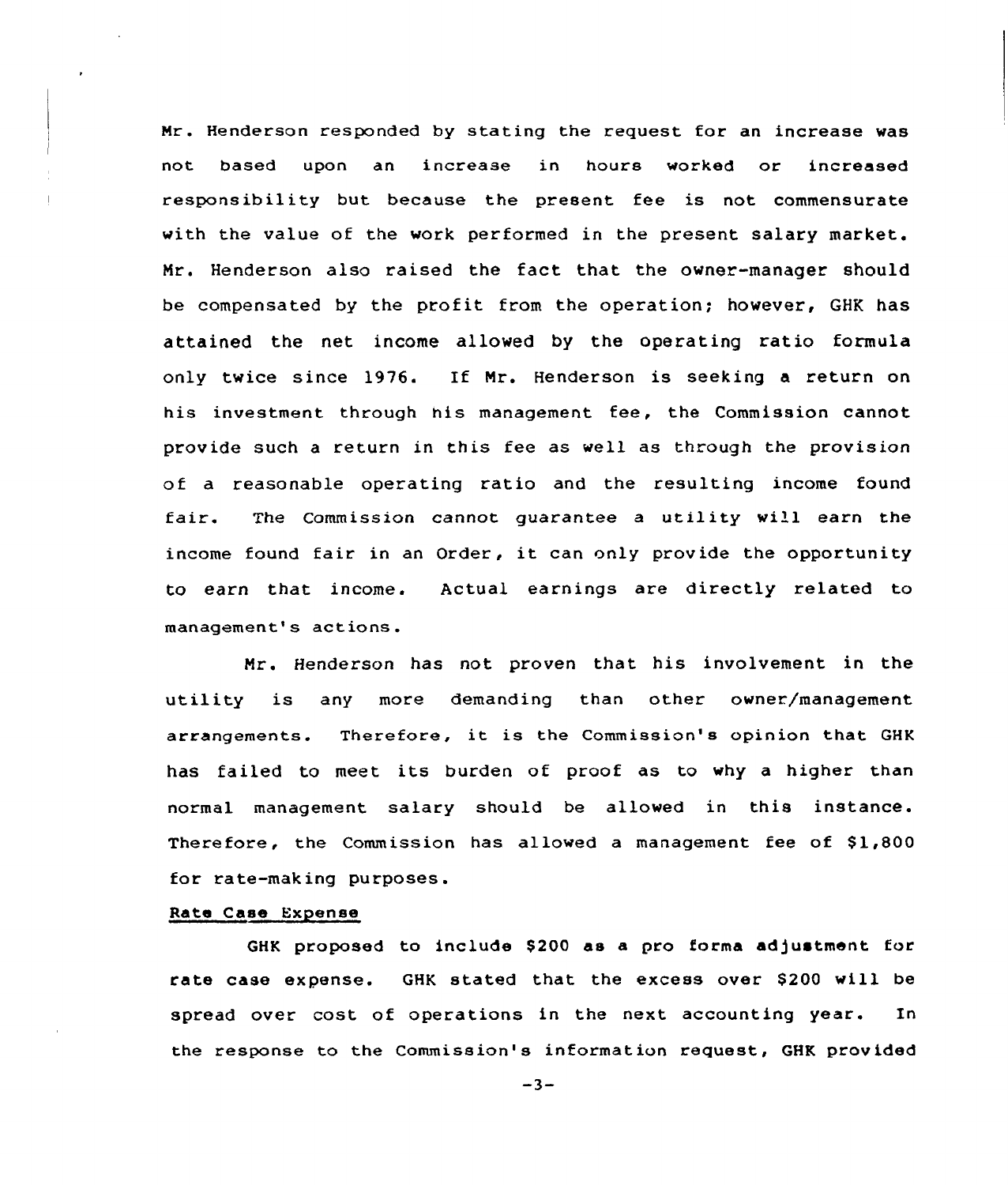<sup>a</sup> list and copies of invoices of actual expenses incurred to date totaling \$736. The Commission is of the opinion that this expense should be amortized over a 3-year period. Therefore, the Commission has allowed, for rate-making purposes, a rate case expense of \$245.

# Uncollectible Accounts

GHK proposed in its application <sup>a</sup> pro forma adjustment of \$ 2,216 for uncollectible accounts expense. In support of this adjustment, GHK stated that this expense has not been included in the operating statement because it is deducted from the gross billings by Louisville Water Company prior to sending GHK the net collections. Nr. Henderson stated that the net collections are shown as the operating revenue for the year. However, GHK did not propose an adjustment to operating revenues to reflect gross operating revenues.

GHK calculated the uncollectible expense by multiplying a flat rate of \$11.25 per customer per month times the average number of customers of 435 times 12 months minus the actual net collections received of \$56,509.

<sup>A</sup> review of the computer billing sheets of Louisville Water Company submitted with the response to the Commission's information request shows that the gross billings for GHK for 1984 total \$57,914. Therefore, the Commission is of the opinion that operating revenues should be increased by  $$1,405$  to reflect gross operating revenues.

The computer billing sheets state the amounts charged off and the amounts of prior charge-offs collected by Douisville Water

 $-4-$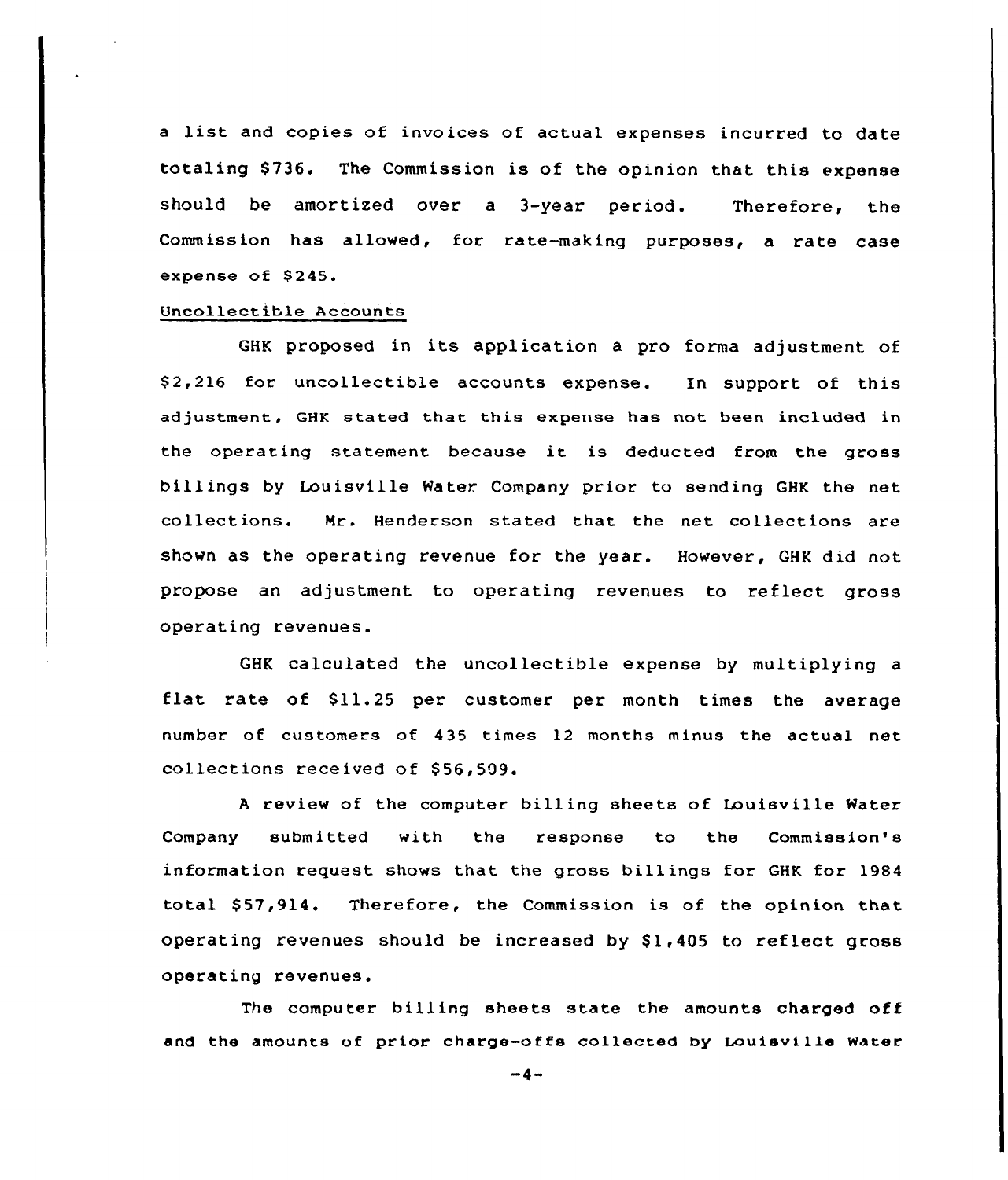company for each month. The commission is of the opinion that this net figure is a fair representation of the test-year uncollectible expense and, therefore, has increased the operating expenses by \$810.

GHK and all other sewer utilities regulated by this Commission are required to maintain their books in accordance with the Uniform System of Accounts for Sewer Utilities, which mandates the accrual basis of accounting. Under basic accrual accounting principles, operating revenues should reflect the amount of revenue billed, adjusted for any billing errors. The difference between revenue billed and collected should be maintained in accounts receivable and any amounts should be written off when collection is found to be improbable. GHK should follow this accrual method for reporting operating revenues by establishing and maintaining an Accounts Receivable from Louisville Water Company and writing off as an unccllectible expense amounts Louisville Water Company has charged off. This expense should be adjusted for any prior charged-off amounts collected in future periods.

### Outside Services Employed

GHK has proposed a \$1,000 adjustment to the Outside Services Employed Account. Due to recent actions by the Metropolitan Sewer District, some questions have arisen regarding the legal ownership of the collection systems and the treatment plants. The Waste Water Treatment Council of the Home Builder' Association of Louisville is defending the position of the plant owners and has asked each plant to donate \$2.50 per customer to

 $-5-$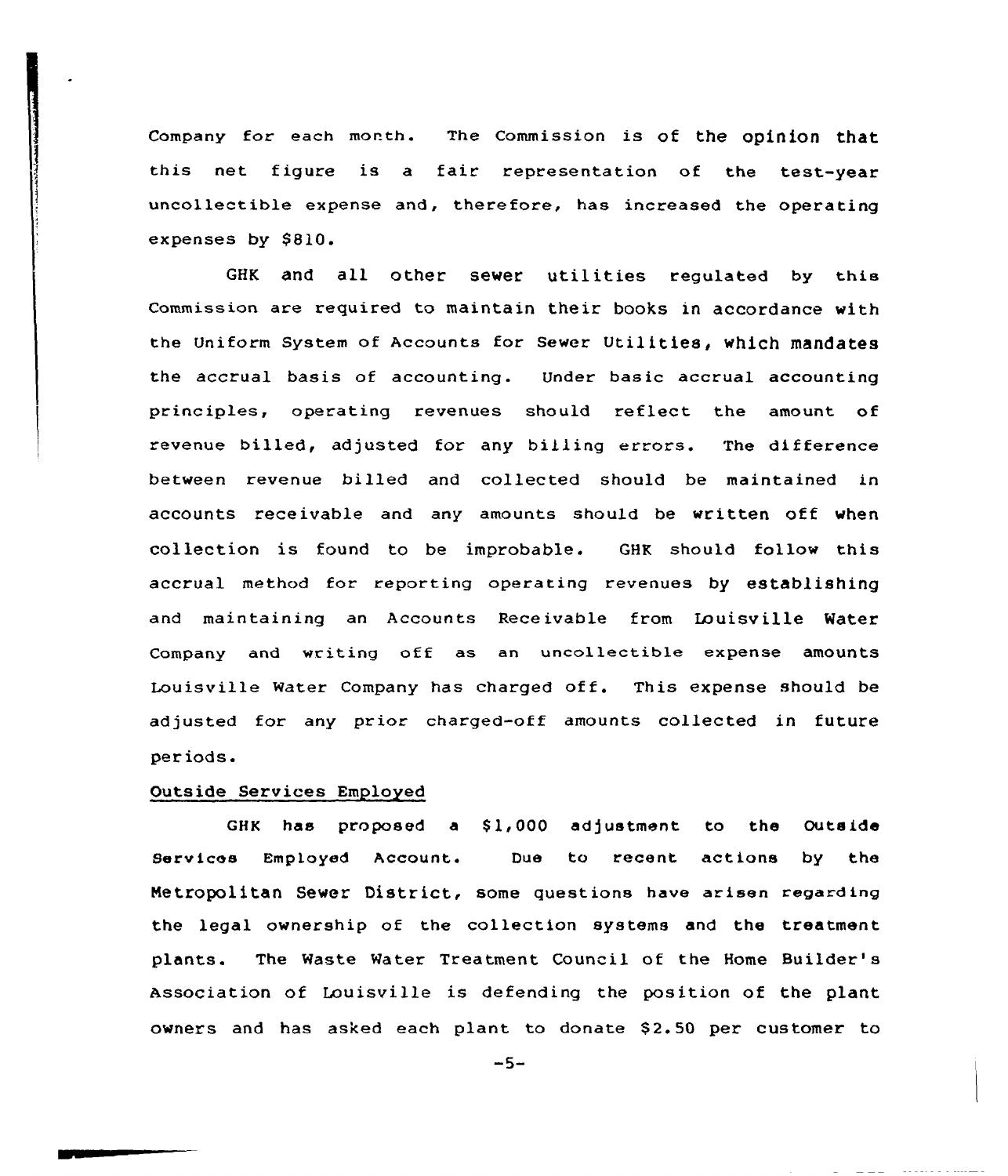pay for the legal costs. It is the Commission's opinion that this expense should be borne by the owners and not the ratepayers, since the owners are defending their position and would be the direct beneficiaries of the rights to ownership. Therefore, this proposed adjustment has not been allowed for rate-making purposes.

The Commission finds that GHK's adjusted test-period operations are as follows:

|                   | Actual<br>Test Period | Pro Forma<br>Adjustments | Adjusted<br>Test Period |
|-------------------|-----------------------|--------------------------|-------------------------|
| Operating Revenue | 56,509                | \$1,405                  | \$57,914                |
| Operating Expense | 53,996                | 4,921                    | 58,917                  |
| Other Income      | 728                   | $-0-$                    | 728                     |
| Net Income        | 3.241                 | 553,516                  | 5275                    |

### REVENUE REQUIREMENTS

GHK proposed and the Commission agrees that the operating ratio<sup>1</sup> is a fair, just and reasonable method for determining revenue requirements in this case. The Commission finds that an operating ratio of 88 percent will allow GHK to pay its operating expenses and provide <sup>a</sup> reasonable return to its owners.

The use of an 88 percent operating ratio applied to the adjusted test-year operating expenses results in a revenue requirement of \$66,951, after consideration of the Jefferson County occupational license tax. Therefore, the Commission finds that GHK is entitled to an increase in rates of  $$8,309$  annually.

Operating Ratio = Operating Expense and Taxes  $\mathbf{I}$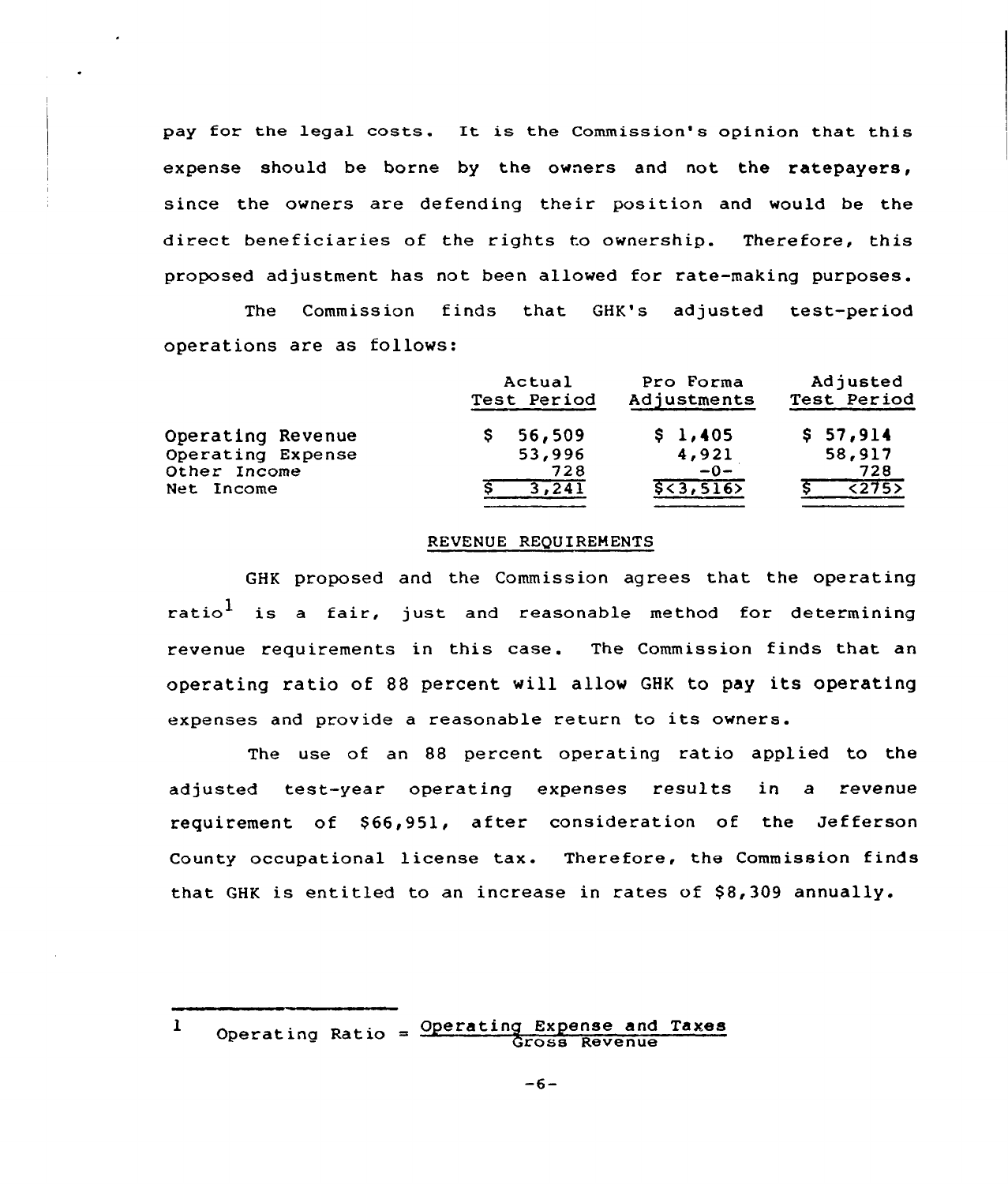# SUMMARY

The Commission, after consideration of the evidence of record, finds that:

l. The rates proposed by GHK would produce revenues in excess of those found reasonable herein and should be denied upon appication of KRS 278.030.

2. The rates in. Appendix <sup>A</sup> will produce gross annual operating revenue of \$66,223 and are the fair, just and reasonable rates to be charged in that they will allow GHK to pay its operating expenses and provide a reasonable surplus for equity growth.

IT IS THEREFORE ORDEREO that:

الأستحدث المتحدما

1. The rates proposed by GHK be and they hereby are denied.

2. The rates in Appendix <sup>A</sup> be and they hereby are approved for service rendered by GHK on and after the date of this Order.

3. Within 30 days of the date of this Order, GHK shall file its revised tariff sheets setting forth the rates approved herein.

 $-7-$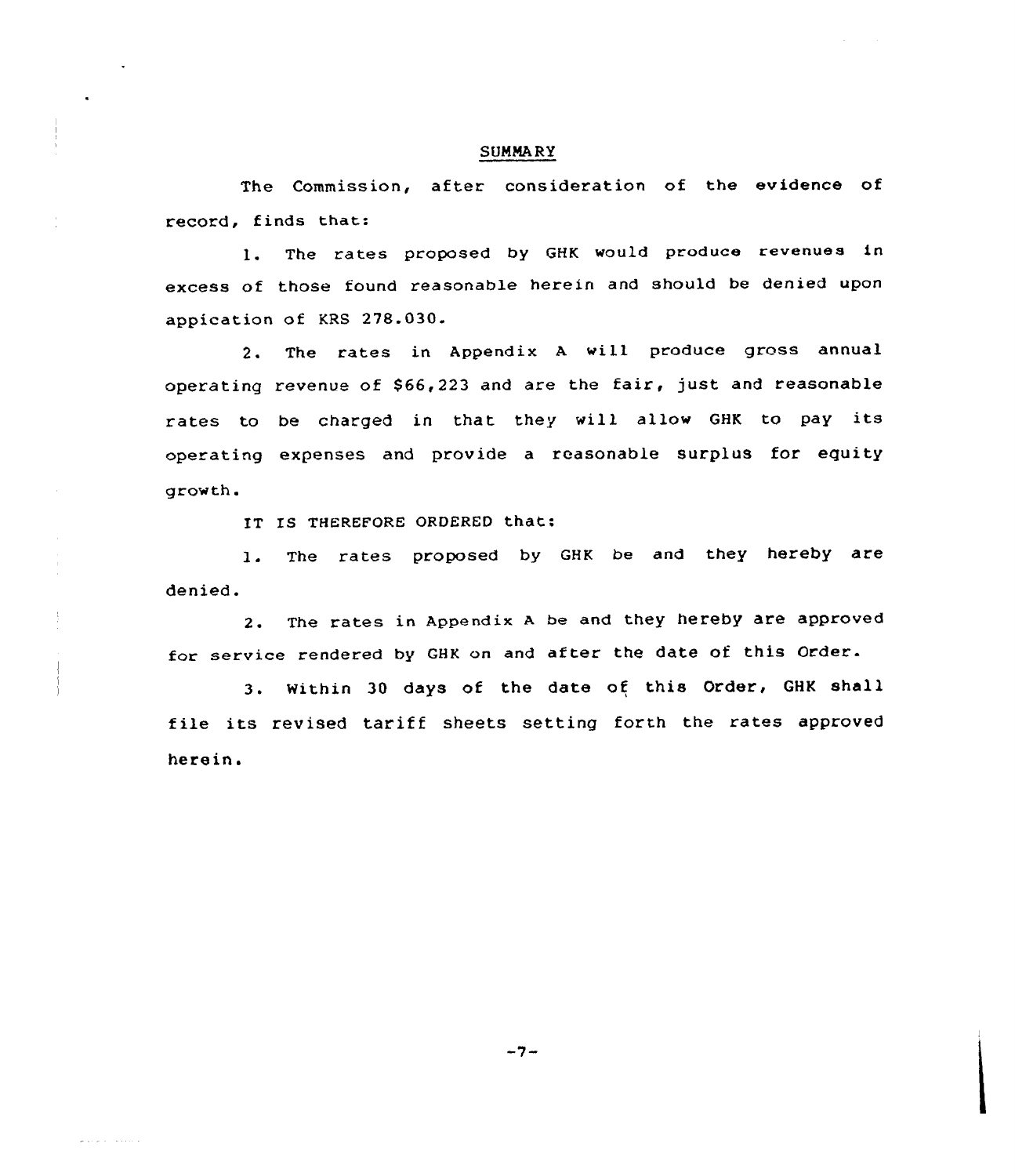Done at Frankfort, Kentucky, this 29th day of January, 1986. PUBLIC SERVICE COMMISSION

Chairman D. Rome Vice Chairman  $\mathbf{I}$ 

Merchanny

**ATTEST:** 

**Secretary**